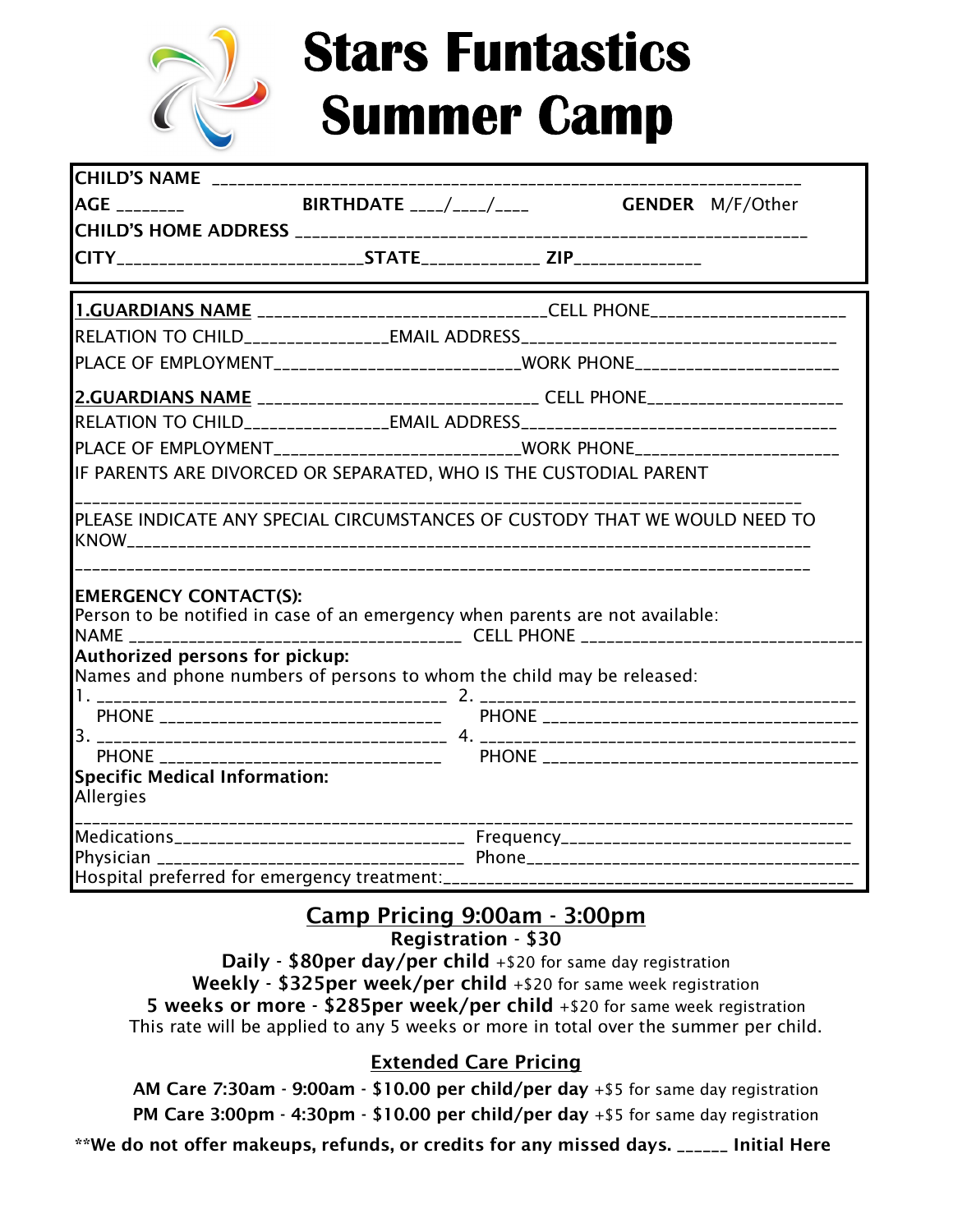## **STARS GYMNASTICS POLICIES AND PROCEDURES FOR FUNTASTICS CAMP**

#### **1. LATE PICK-UP FEE POLICY:**

A late fee of \$2.00 per minute, per child, will be charged for every minute after 4:30p.m. that your child(ren) is/are not picked up from camp.

Any late pickup fees will be charged to the card on file at time of pick up. If payment cannot be made at the time of pick-up, then other arrangements must be made before the child(ren) may return to camp.

#### **2. Illness Policy:**

Stars Gymnastics will not accept children who have had the following symptoms in the last 24 hours. • Elevated temperature (over 101)

• Any COVID 19 related symptoms: cough, headache, sore throat, fever or chills, shortness of breath or difficulty breathing, fatigue, new loss of taste or smell.

- Diarrhea or vomiting
- Undiagnosed rash
- Sore or discharging eyes or ears, profuse nasal discharge.

• Diagnosed contagious disease such as strep throat or chicken pox

Please be considerate of other people; if your child is ill please do not bring them to summer camp. In case of illness, injury, or emergency, notification will be made in the following order:

- A. Try to contact custodial parent(s).
- B. Try to contact persons authorized as emergency contacts.

**3.** Each child will need a cold packed lunch each day except for Fridays. Fridays we will provide 2 slices of pizza per child.

**4.** Any movies/videos being viewed will be noted on the schedule by the exact name of the movie. All movies will be rated "G" or "PG", and will contain no violence or obscene language.

**5.** Stars Gymnastics is not responsible for any lost or stolen items!

**6.** All visitors must sign in at the front desk, stating the purpose of the visit.

**I, \_\_\_\_\_\_\_\_\_\_\_\_\_\_\_\_\_\_\_\_\_\_\_\_\_\_\_\_\_\_\_\_\_\_\_\_\_\_\_\_\_\_\_\_, parent of \_\_\_\_\_\_\_\_\_\_\_\_\_\_\_\_\_\_\_\_\_\_\_\_\_\_\_\_\_\_\_\_\_\_\_\_\_\_\_\_\_\_\_\_\_\_\_\_\_\_\_\_\_\_\_\_, acknowledge acceptance and understanding of all of Stars Gymnastics policies and procedures.**

**Signature Date**

**\_\_\_\_\_\_\_\_\_\_\_\_\_\_\_\_\_\_\_\_\_\_\_\_\_\_\_\_\_\_\_\_\_\_\_\_\_\_\_\_\_\_\_\_\_\_\_\_\_\_\_\_\_\_\_\_\_\_\_\_\_\_\_ \_\_\_\_\_\_\_\_\_\_\_\_\_\_\_\_\_\_\_\_\_\_\_\_\_\_\_\_\_\_\_\_\_\_\_\_\_\_\_\_\_\_\_\_\_\_**

# **OFFICE COPY**